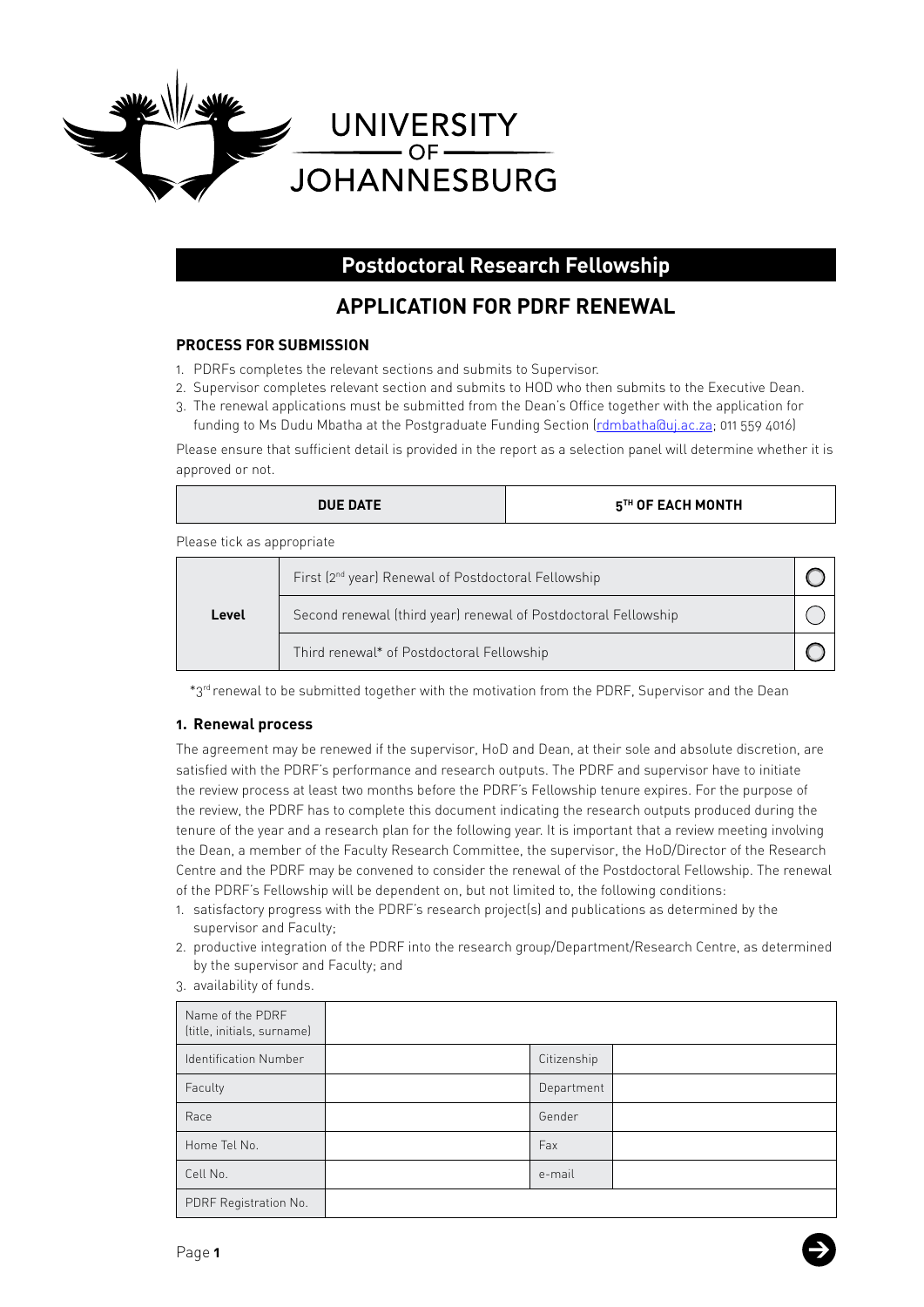# **2. Project Summary**

| Research project undertaken                                                       |  |
|-----------------------------------------------------------------------------------|--|
| Descriptive Project Title                                                         |  |
| Work plan of the project<br>(to be attached)                                      |  |
| Discipline                                                                        |  |
| Supervisor                                                                        |  |
| Co-Supervisor                                                                     |  |
| Project Duration (Please<br>indicate start and anticipated<br>end month and year) |  |

# **3. Details of Research**

3.1. Progress Report

Provide a detailed summary of the progress thus far including milestones achieved or any setbacks experienced.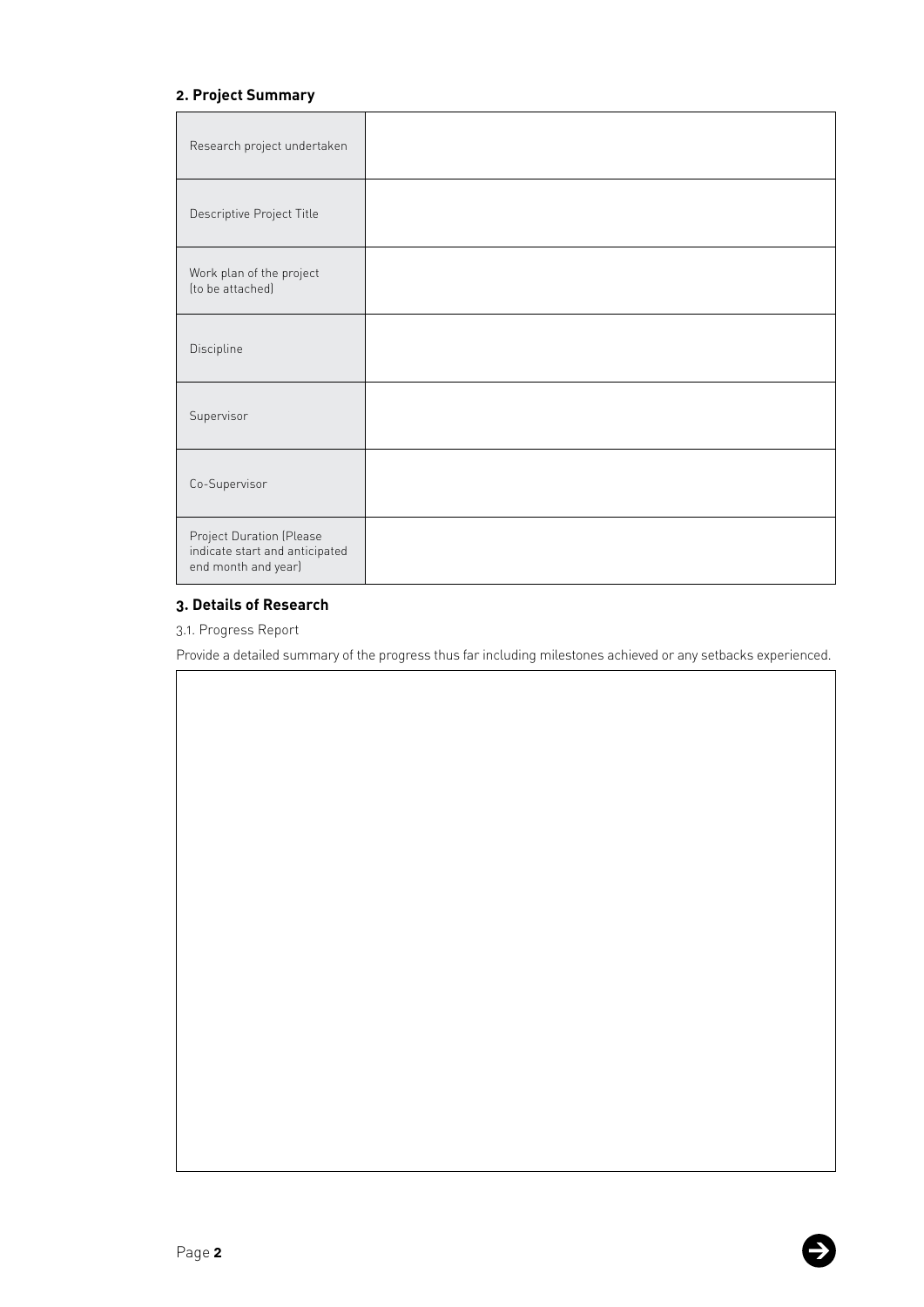# **4. Research Outputs**

(Please add attachments if required)

## 4.1 **Publications**

| Name of first author<br>(title, initials, surname)                                                   |               |  |
|------------------------------------------------------------------------------------------------------|---------------|--|
| Name of co-author(s)<br>(title, initials, surname)                                                   |               |  |
| Title of chapter in book,<br>conference paper/ poster,<br>research article                           |               |  |
| Date submitted<br>(month & year)                                                                     |               |  |
| Type of publication<br>(i.e. book, chapter in book,<br>conference paper/poster,<br>research article) | <b>STATUS</b> |  |
| Name of Book, Conference,<br>Journal                                                                 |               |  |

E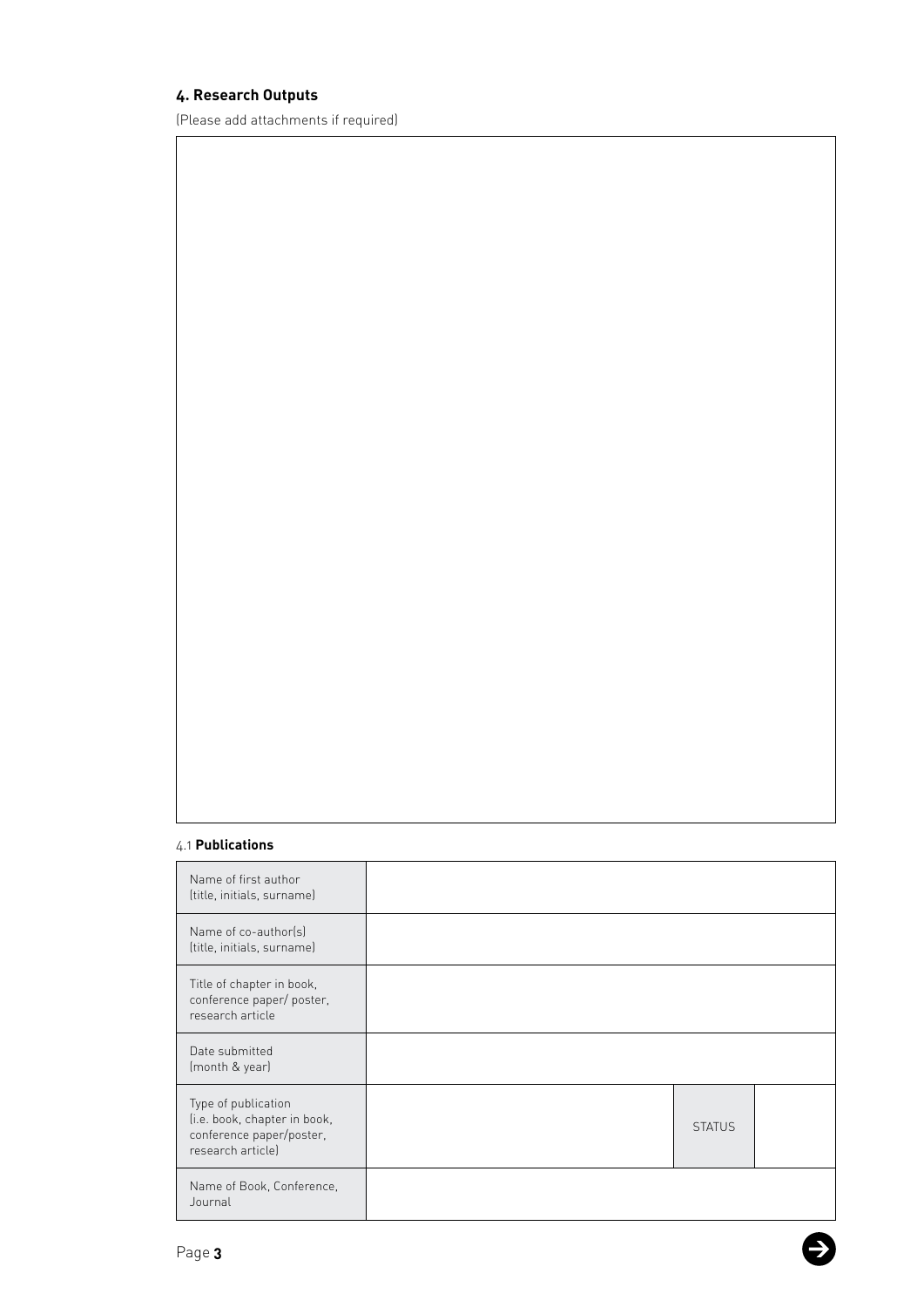| Name of first author<br>(title, initials, surname)                                                   |               |  |
|------------------------------------------------------------------------------------------------------|---------------|--|
| Name of co-author(s)<br>(title, initials, surname)                                                   |               |  |
| Title of chapter in book,<br>conference paper/ poster,<br>research article                           |               |  |
| Date submitted<br>(month & year)                                                                     |               |  |
| Type of publication<br>(i.e. book, chapter in book,<br>conference paper/poster,<br>research articlel | <b>STATUS</b> |  |
| Name of Book, Conference,<br>Journal                                                                 |               |  |

| Name of first author<br>(title, initials, surname)                                                   |               |  |
|------------------------------------------------------------------------------------------------------|---------------|--|
| Name of co-author(s)<br>(title, initials, surname)                                                   |               |  |
| Title of chapter in book,<br>conference paper/ poster,<br>research article                           |               |  |
| Date submitted<br>(month & year)                                                                     |               |  |
| Type of publication<br>(i.e. book, chapter in book,<br>conference paper/poster,<br>research articlel | <b>STATUS</b> |  |
| Name of Book, Conference,<br>Journal                                                                 |               |  |

| Name of first author<br>(title, initials, surname)                                                   |               |  |
|------------------------------------------------------------------------------------------------------|---------------|--|
| Name of co-author(s)<br>(title, initials, surname)                                                   |               |  |
| Title of chapter in book,<br>conference paper/ poster,<br>research article                           |               |  |
| Date submitted<br>(month & year)                                                                     |               |  |
| Type of publication<br>(i.e. book, chapter in book,<br>conference paper/poster,<br>research articlel | <b>STATUS</b> |  |
| Name of Book, Conference,<br>Journal                                                                 |               |  |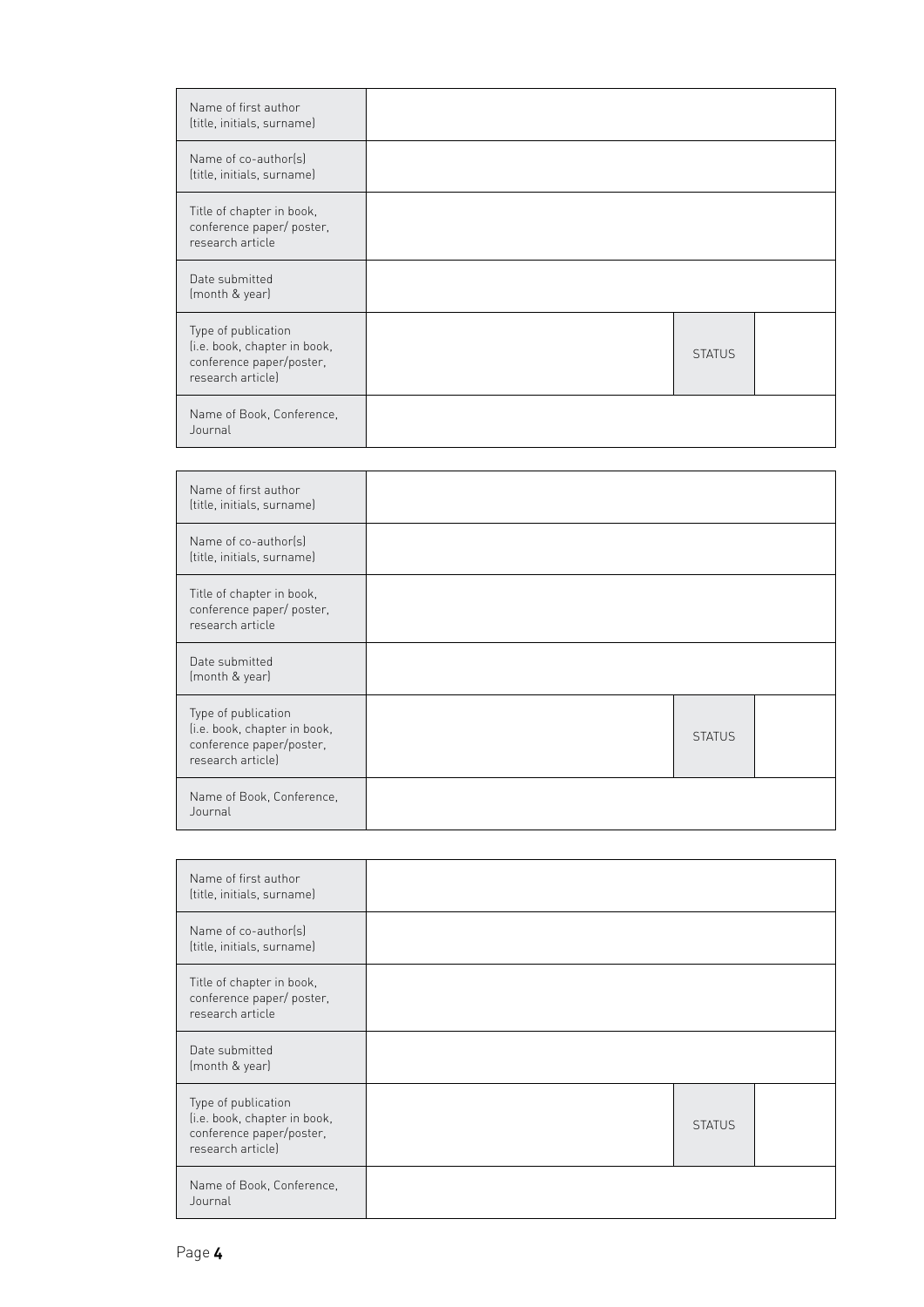## 4.2 **Patents**

| Name of Inventor<br>(title, initials, surname)    |  |
|---------------------------------------------------|--|
| Title of Patent                                   |  |
| Description of Patent                             |  |
| Patent application date                           |  |
| Patent granting date                              |  |
| Local Application/<br>Registration Number         |  |
| International Application/<br>Registration Number |  |
| Countries where submitted                         |  |
| Countries where accepted                          |  |

### 4.3 **Products/Artefacts**

| Name<br>(title, initials, surname)   |  |
|--------------------------------------|--|
| Description of<br>Product/Artefact   |  |
| Impact of Product/Artefact           |  |
| Date of Production<br>(month & year) |  |

5

### 4.4 **Other Related Outputs**

OTHER PRESENTATIONS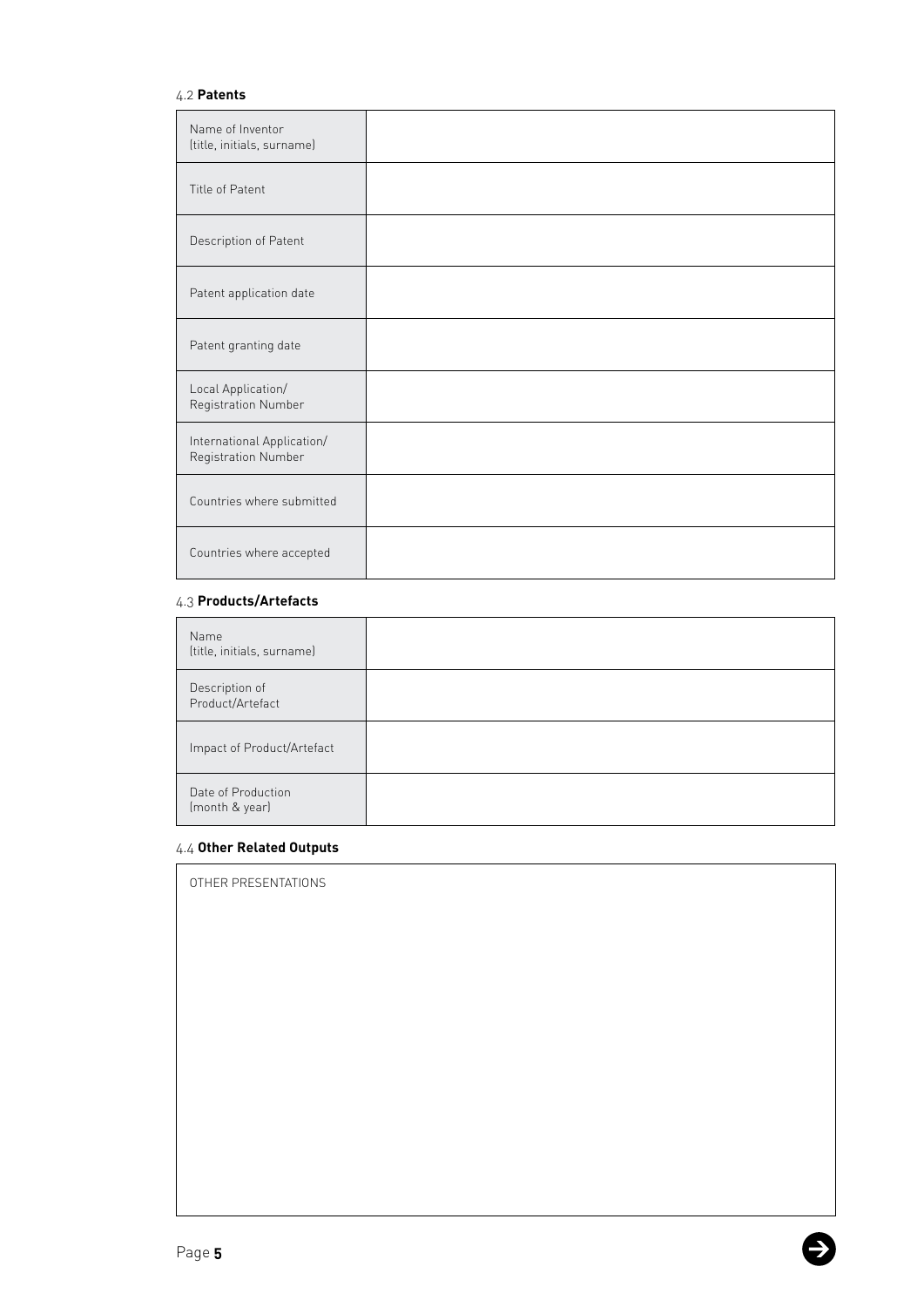### 4.5 **Links with and impact on Industry/Community**

Report on any links with industry/community

#### 4.6 **Any other outputs resulting from the research**

# 4.7 **Science Awareness Activities**

List all activities, including workshops, conferences and seminars organised in relation to this project (Please add boxes if required – one for each activity)

| Nature of Activity        |  |
|---------------------------|--|
| Title of workshop/seminar |  |
| Target group              |  |
| Impact and outputs        |  |

### 4.8 **Conferences/Workshops**

| Conference attended/<br>Institution visited |  |
|---------------------------------------------|--|
| City and country                            |  |
| Year attended                               |  |
| Contribution made                           |  |
| Impact of attendance                        |  |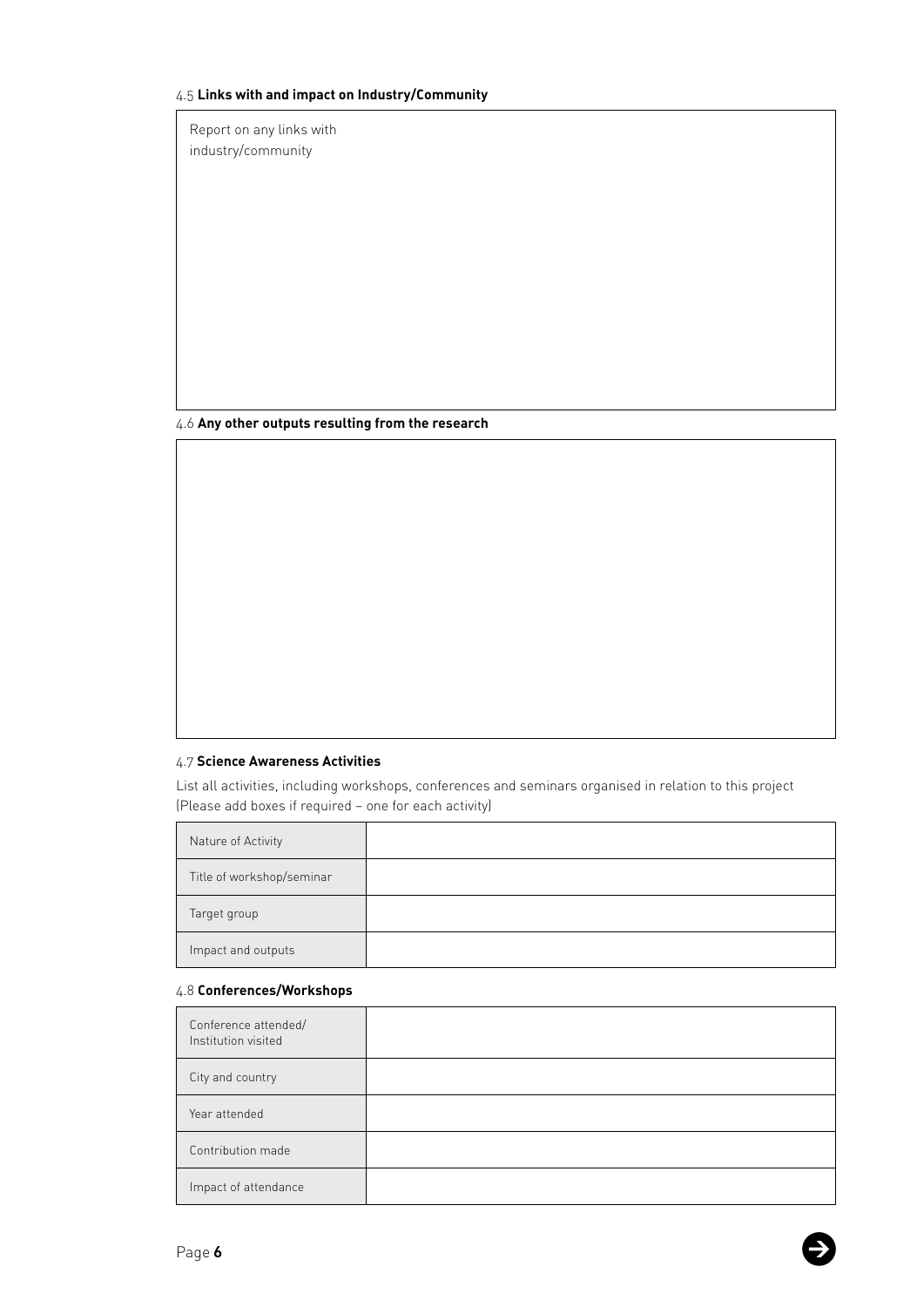| Conference attended/<br>Institution visited |  |
|---------------------------------------------|--|
| City and country                            |  |
| Year attended                               |  |
| Contribution made                           |  |
| Impact of attendance                        |  |

| Conference attended/<br>Institution visited |  |
|---------------------------------------------|--|
| City and country                            |  |
| Year attended                               |  |
| Contribution made                           |  |
| Impact of attendance                        |  |

| Conference attended/<br>Institution visited |  |
|---------------------------------------------|--|
| City and country                            |  |
| Year attended                               |  |
| Contribution made                           |  |
| Impact of attendance                        |  |

| Conference attended/<br>Institution visited |  |
|---------------------------------------------|--|
| City and country                            |  |
| Year attended                               |  |
| Contribution made                           |  |
| Impact of attendance                        |  |

| Conference attended/<br>Institution visited |  |
|---------------------------------------------|--|
| City and country                            |  |
| Year attended                               |  |
| Contribution made                           |  |
| Impact of attendance                        |  |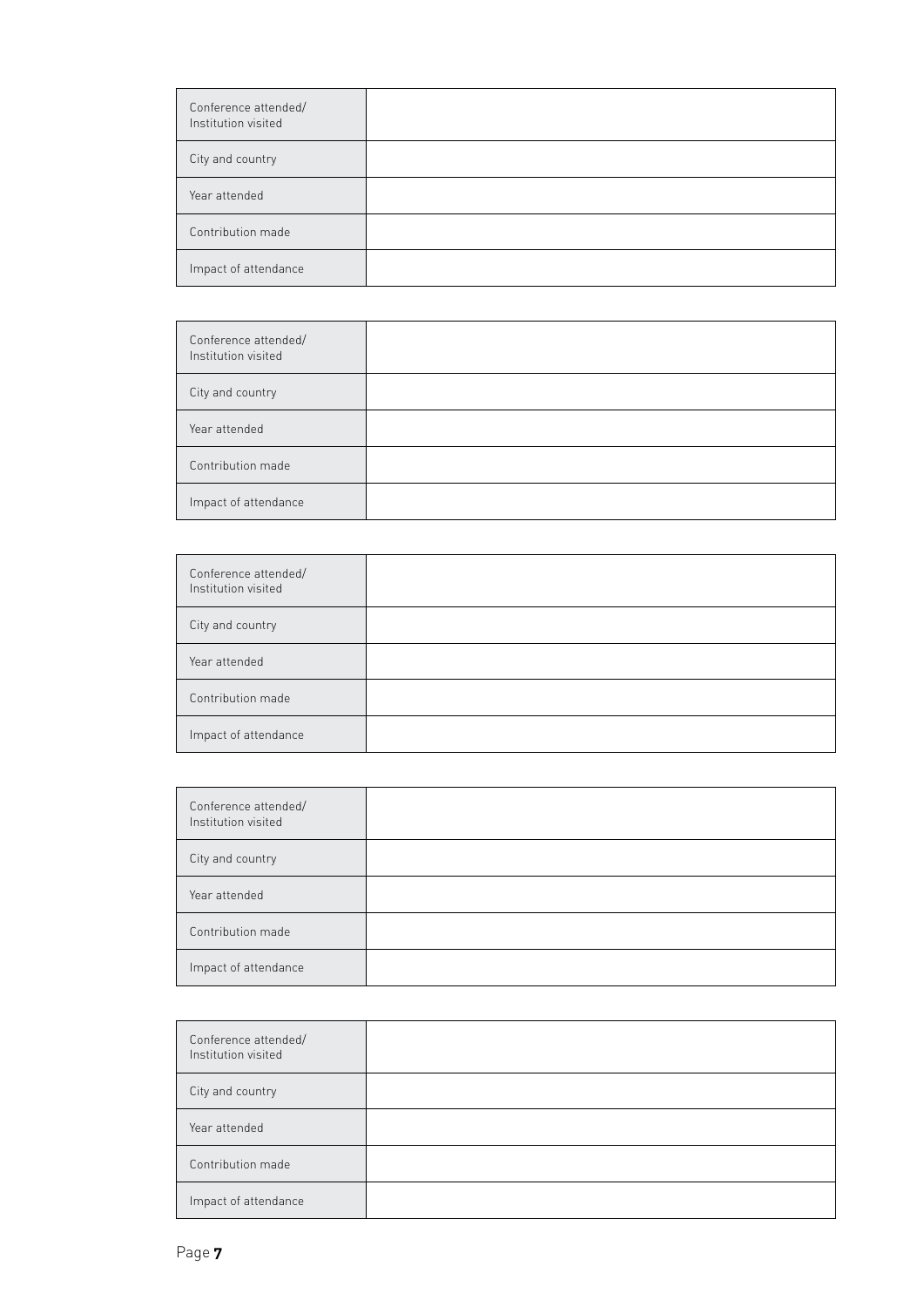## **5. Residential accommodation**

Postdocs who reside in the campus are required to notify the Property Management office that their Postdoctoral Fellowship has been renewed for another year. Property Management has to be informed of your possible extension within a minimum period of two months prior the end of the Agreement in order to ensure that you retain your accommodation. You are welcome to send an email to welcome@uj.ac.za for accommodation arrangements.

## **6. International PDRFs**

PDRFs who require a letter to apply for visa extension from the Department of Home Affairs (DHA) are welcome to approach an Internalisation Office in order to obtain a letter. Alternatively you can visit the following websites: [Critical Skills Visa](https://www.vfsglobal.com/dha/southafrica/critical-skills-visa.html) / [Visitors Visa for Research.](https://www.vfsglobal.com/dha/southafrica/visitor-visa-section-3.html) The Internalisation Office will require completed and signed APR, together with a certified copy of the passport. The duration of completing the research project should be clearly indicated in section 2 above.

### **7. Supervisor's report**

Please complete this section and email to [rdmbatha@uj.ac.za](mailto:rdmbatha@uj.ac.za) Should you have any queries, please contact Ms Mbatha on 011 559 4016.

**CONFIDENTIAL STATEMENT BY APPLICANT'S SUPERVISOR**  NB: Complete in typescript please

Please provide a detailed summary of the Postdoctoral Research Fellows' progress to date.

Has the PDRF produced any publications since the inception of the fellowship?

Do you have a work plan?

Does the PDRF meet the deadlines as specified on the work plan?

Expected date to complete the postdoctoral research project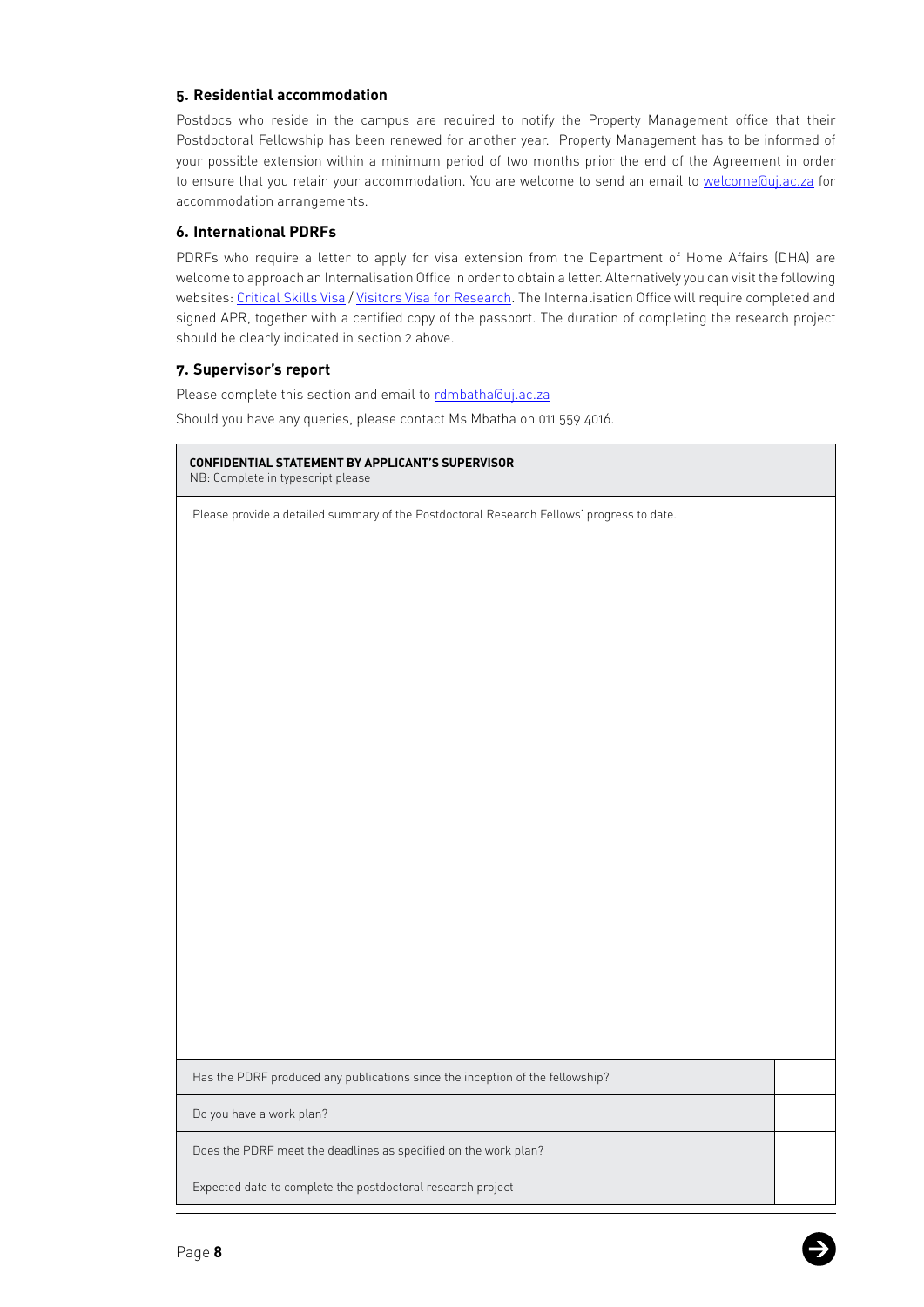| Please make a recommendation on the continuation of the PDRF fellowship. |
|--------------------------------------------------------------------------|
| Give detailed reasons for your recommendation.                           |

| Name                             |      |  |
|----------------------------------|------|--|
| Position                         |      |  |
| Department                       |      |  |
| Supervisor's Signature           | Date |  |
| HOD<br>Recommendation            |      |  |
| HOD Signature                    | Date |  |
| Executive Dean<br>Recommendation |      |  |
| Executive Dean Signature         | Date |  |

 $\bf \Phi$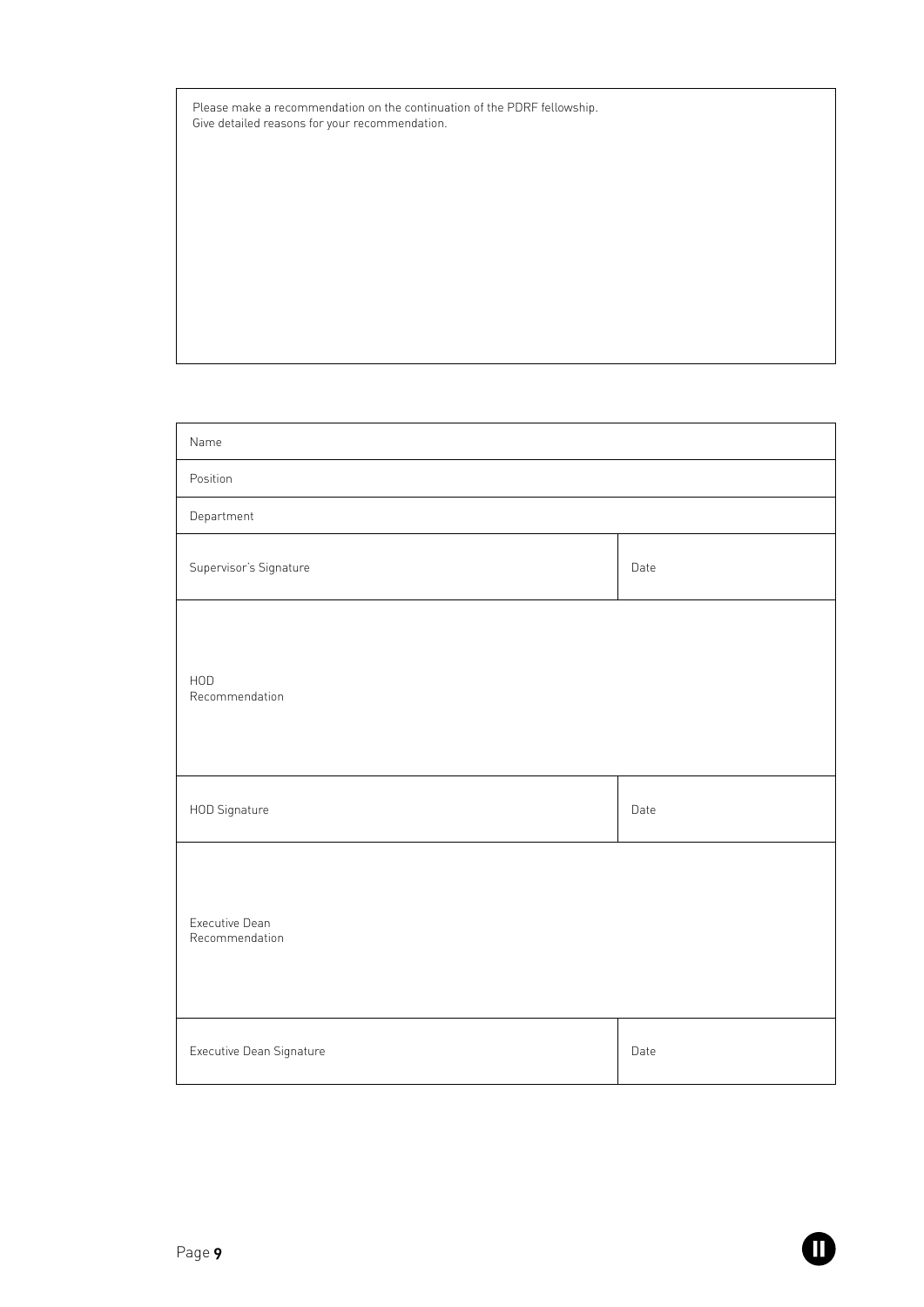

# **Postdoctoral Research Fellowship**

# **APPLICATION FOR APPROVAL OF FUNDING**

On approval of the appointment of PDRF at UJ, the Supervisor has the responsibility of requesting source of funding from the Faculty-URC funds or from UJ-GES.

## **1. INTERNAL FUNDING**

- 1.1 The total monetary value of the Faculty-URC fellowship is R220 0000 per annum for the first year of this agreement.
- 1.2 The total monetary value of the UJ Global Excellence and Stature (UJ-GES) Fellowship is R220 000 per annum.

1.3 More funding might be made available to those PDRFs who publish above the norm.

| <b>SOURCE OF FUNDING</b>       | <b>AMOUNT PROPOSED</b> |                          |
|--------------------------------|------------------------|--------------------------|
| <b>FACULTY</b>                 |                        |                          |
| <b>URC</b>                     |                        |                          |
| UJ-GES                         |                        |                          |
| <b>NRF</b>                     |                        |                          |
| SUPERVISOR'S<br>RESEARCH FUNDS |                        |                          |
| OTHER (Insert name)            |                        |                          |
| <b>TOTAL</b>                   |                        |                          |
| Faculty-URC funds              | Dean's signature       | PGS Director's signature |
| 0R<br>UJ-GES funds             | Dean's signature       | PGS Director's signature |

## **2. EXTERNAL FUNDING**

All PDRFs are required to apply for external funding from the NRF or Claude Leon Foundation where possible and they must provide proof of such to the Vice-Dean: Research in their facultiues. Please find the website addresses of these Funders on the reverse side of this form.